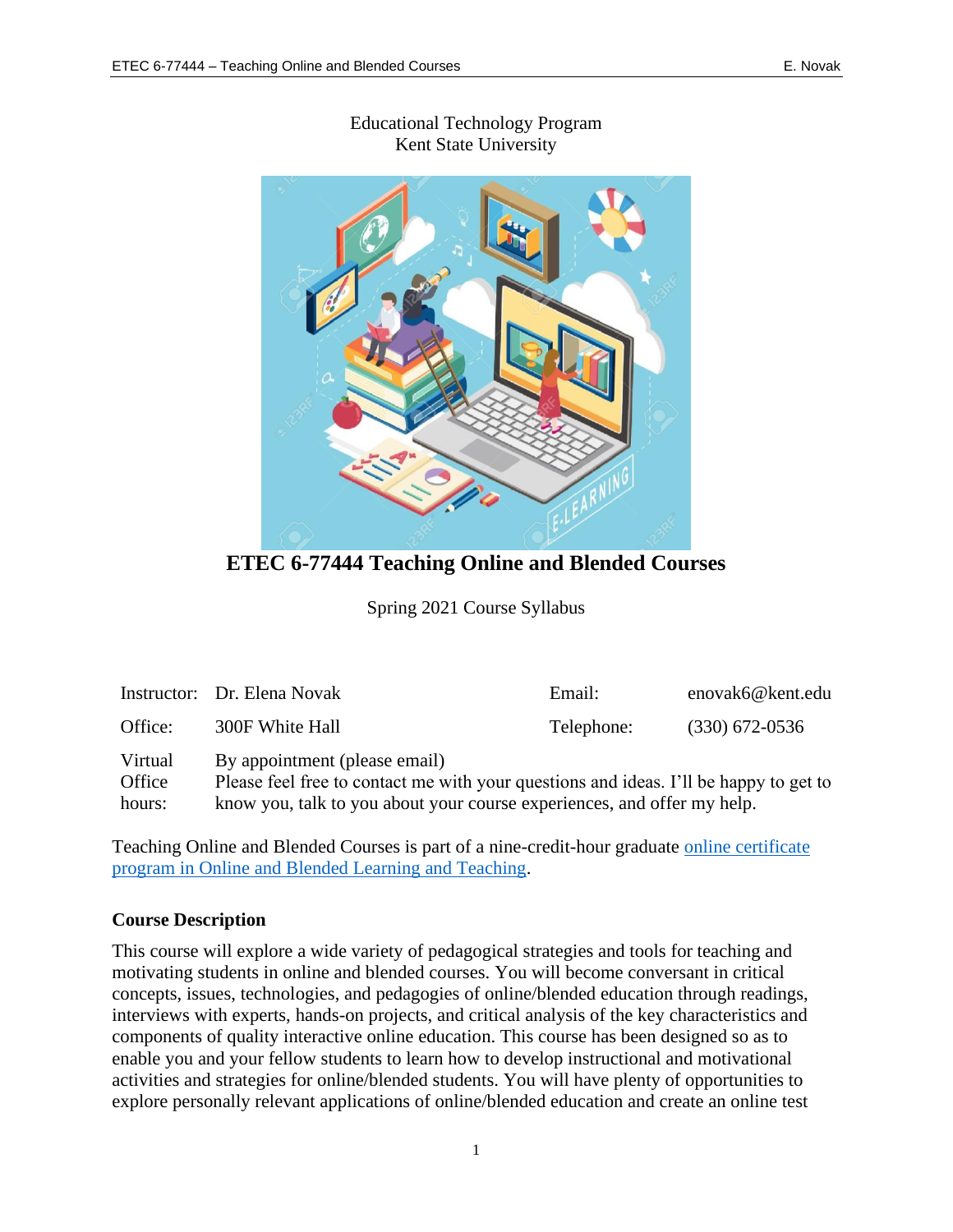course where you are going to practice what we learn in this course. You are encouraged to challenge yourself by integrating Web 2.0 technologies in your online/blended teaching.

## **Course Objectives**

Upon completion of this course, you will be able to:

- Identify various synchronous and asynchronous online education technologies and online/blended learning frameworks and their appropriate application within various settings.
- Identify major characteristics, concepts, trends, and issues of quality online/blended education.
- Plan, create, implement, and formatively evaluate online/blended instructional and motivational activities.
- Facilitate online discussions.
- Utilize professional journals and resources in the area of online/blended education in order to remain current with emerging trends and technologies.

## **Readings**

I prepared an extensive reading list of specially selected publications in the field of online teaching and learning. It is available online on the course website.

## **Topical Course Outline**

- 1. Introduction The Landscape of Online and Blended Education
- 2. Frameworks for Online and Blended Learning
- 3. Technology for Learning and Collaboration
- 4. Online/Blended Learners
- 5. Online/Blended Instructor Roles, Challenges, and Supports
- 6. Motivating Learners Online
- 7. Online Interactivity and Learning Activity Frameworks
- 8. Synchronous Communication
- 9. Student Peer-Assessment & Feedback in Online/Blended Classroom
- 10. The Future of Online/Blended Education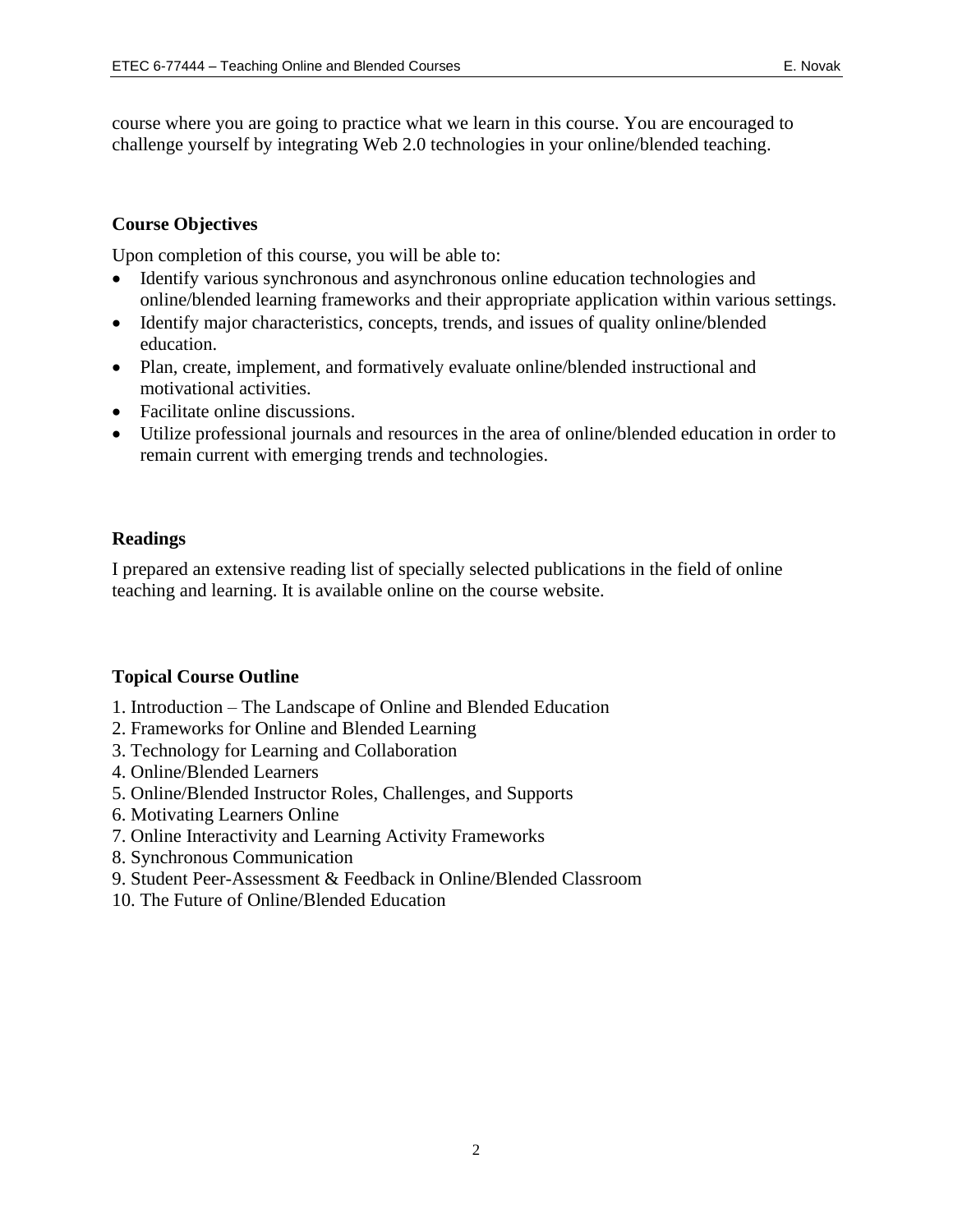## **Technology Requirements – Important! Please read**

Please review a full list of Kent State hardware and software technology requirements for online learning [http://www.kent.edu/onlinelearning/technology-requirements.](http://www.kent.edu/onlinelearning/technology-requirements) Here are a few major software requirements:

- 1. Windows 7 or newer system operating software for PC computers
- 2. Mac OS X 10.6 Snow Leopard or newer system operating software for Apple Mac computers
- 3. Microsoft Office Suite (Word, Excel, PowerPoint)
- 4. Antivirus for Windows OS, **[Microsoft Security Essentials](http://windows.microsoft.com/en-us/windows/security-essentials-download)**
- 5. Antivirus for Mac OS, **[Sophos](https://www.sophos.com/en-us/products/free-tools/sophos-antivirus-for-mac-home-edition.aspx)**
- 6. Adobe **[Acrobat Reader](https://get.adobe.com/reader/)**

A list of available free and/or discounted software downloads for students is available from **[Information Technology](https://www.kent.edu/it)**. Active, full-time, and part-time students who are registered for classes are provided with **[free access to Office 365](https://apps.kent.edu/SoftwareCatalog/Start.aspx)** as well as other free and discounted software. Additional software such as Windows 10, can be purchased for a discount at the **[Kent State](https://kent.onthehub.com/WebStore/ProductsByMajorVersionList.aspx?vsro=8)  [University Microsoft site](https://kent.onthehub.com/WebStore/ProductsByMajorVersionList.aspx?vsro=8)**.

For a more detailed list of technology recommendations and links to help information for setting up your computer for course work, please review the **[Kent State Technology Guidebook](https://www.kent.edu/it/guidebook)**.

## **Course Organization**

This course is organized in modules. Each module will cover a specific topic. To help you achieve the objectives for each module, a variety of activities have been planned for each module. The modules' typical activities will include:

- Review of module's agenda
- Assigned readings
- Review of guidelines and tips regarding your course assignments. Specific guidelines for completing the assignments will be posted on the Blackboard.
- A series of practice activities and asynchronous discussions with instructor and peer feedback that will give you the opportunity to apply core concepts covered in the course. Your responses will be required on a variable schedule based on other requirements during the weeks within specific modules.

I suggest that, for each topic/module, you first preview all the activities and questions, read the assigned readings, then complete the practice activities. Your instructor will be looking for thoughtful contributions that reflect your understanding and analysis of the course materials.

Please contribute regularly to the discussions over the course of each topic (and not just during the weekends). Regularly contributions to the discussions will help:

- Facilitate interactions and collaborations with your peer students and instructor
- Get relevant and timely feedback
- Keep you "inside the loop" of the discussions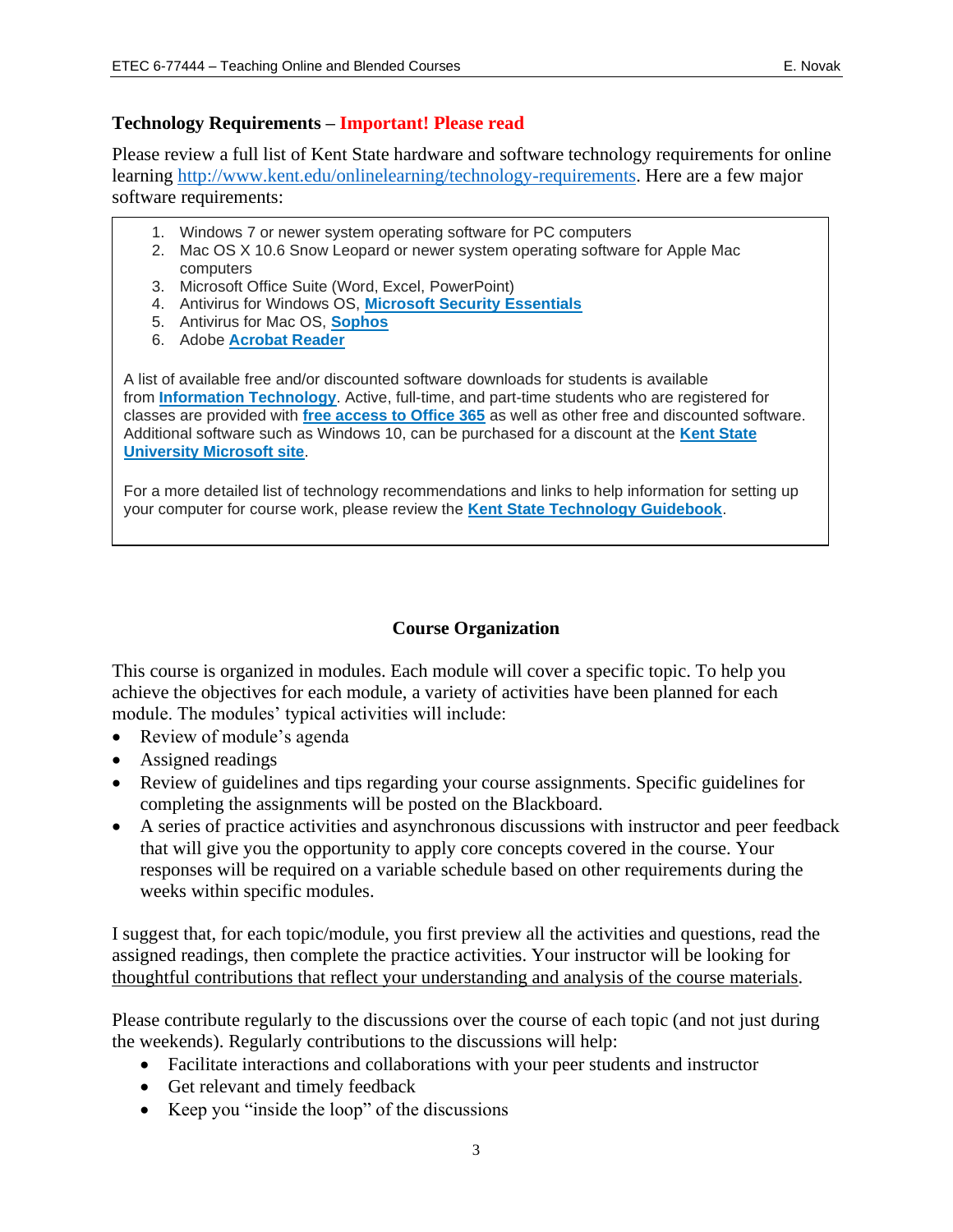| Assignment $\&$<br>Due Date                                                                                                                           | Description*                                                                                                                                                                                                                                                                                                                                                                                                                                                                                                                                                                                                                                                                                                                                                                                                                                                                                                                                                                                                                                                                                                                                                                                          | Weight    |
|-------------------------------------------------------------------------------------------------------------------------------------------------------|-------------------------------------------------------------------------------------------------------------------------------------------------------------------------------------------------------------------------------------------------------------------------------------------------------------------------------------------------------------------------------------------------------------------------------------------------------------------------------------------------------------------------------------------------------------------------------------------------------------------------------------------------------------------------------------------------------------------------------------------------------------------------------------------------------------------------------------------------------------------------------------------------------------------------------------------------------------------------------------------------------------------------------------------------------------------------------------------------------------------------------------------------------------------------------------------------------|-----------|
| <b>Online/Blended</b><br><b>Module</b>                                                                                                                | You will set up a test course using a Learning Management<br>System (LMS) of your choice in order to practice what you learn<br>in this course. You will design, develop, deliver, and evaluate an<br>online instructional module for your test course as an actual<br>online instructor. This is a semester-long project that you can<br>complete either alone or with a partner.<br>Your online module will include a number of required<br>components. Specific guidelines for the online module will be<br>posted on the Blackboard. You will follow the course schedule to<br>create each component. Your instructor and fellow students will<br>provide feedback, which you will use to create a final version of<br>your online module by the end of the course.                                                                                                                                                                                                                                                                                                                                                                                                                               | $236$ pts |
| <b>Discussion</b><br><b>Moderator</b><br>(ETEC 67444<br>students only)                                                                                | At the start of a module, I want one person to post a short<br>summary (1-2 paragraphs) to the designated discussion forum on<br>the course website on the readings assigned for that module. That<br>person is the starter for discussion. Other students will add to their<br>conversation with their reflections and reactions. As a starter, you<br>might: (1) state reactions, questions, and suggestions for the<br>upcoming readings; (2) point out the relationship of upcoming<br>module topic or articles to past topics or readings; (3) discuss the<br>position of a researcher or pioneer in the field (or perhaps even<br>write to him/her); (4) discuss a recent speech or colloquium you<br>attended related to the module or a visit to a technology center or<br>exhibit; or (5) generally relate the articles for the module to prior<br>learning and discussion in the course.<br>At the end of the module, a discussion summarizer will react and<br>reflect on the class discussion that transpired as well as the<br>questions and concerns raised (post discussion summary).<br>Both discussion starters and summarizers need to actively<br>facilitate the class discussion. | 50 pts    |
| <b>Research</b><br><b>Corner</b><br><b>Discussion</b><br><b>Moderator</b><br>(ETEC 77444<br>students and<br>anyone else<br>interested in<br>research) | We will hold a 'Friendly Research Corner' for several course<br>modules. Each ETEC 77444 student will select a course module<br>of their choice and review a research article related to that course<br>module. What are the key points or findings of the article? What<br>are the strengths and weaknesses? What are future research<br>trends? How will you apply some of the ideas from this article?<br>You might decide to compare and contrast several articles. That<br>person is the discussion moderator for the discussion.<br>As a discussion moderator, at the start of your selected module,                                                                                                                                                                                                                                                                                                                                                                                                                                                                                                                                                                                            | 80 pts    |

# **Tasks and Grading**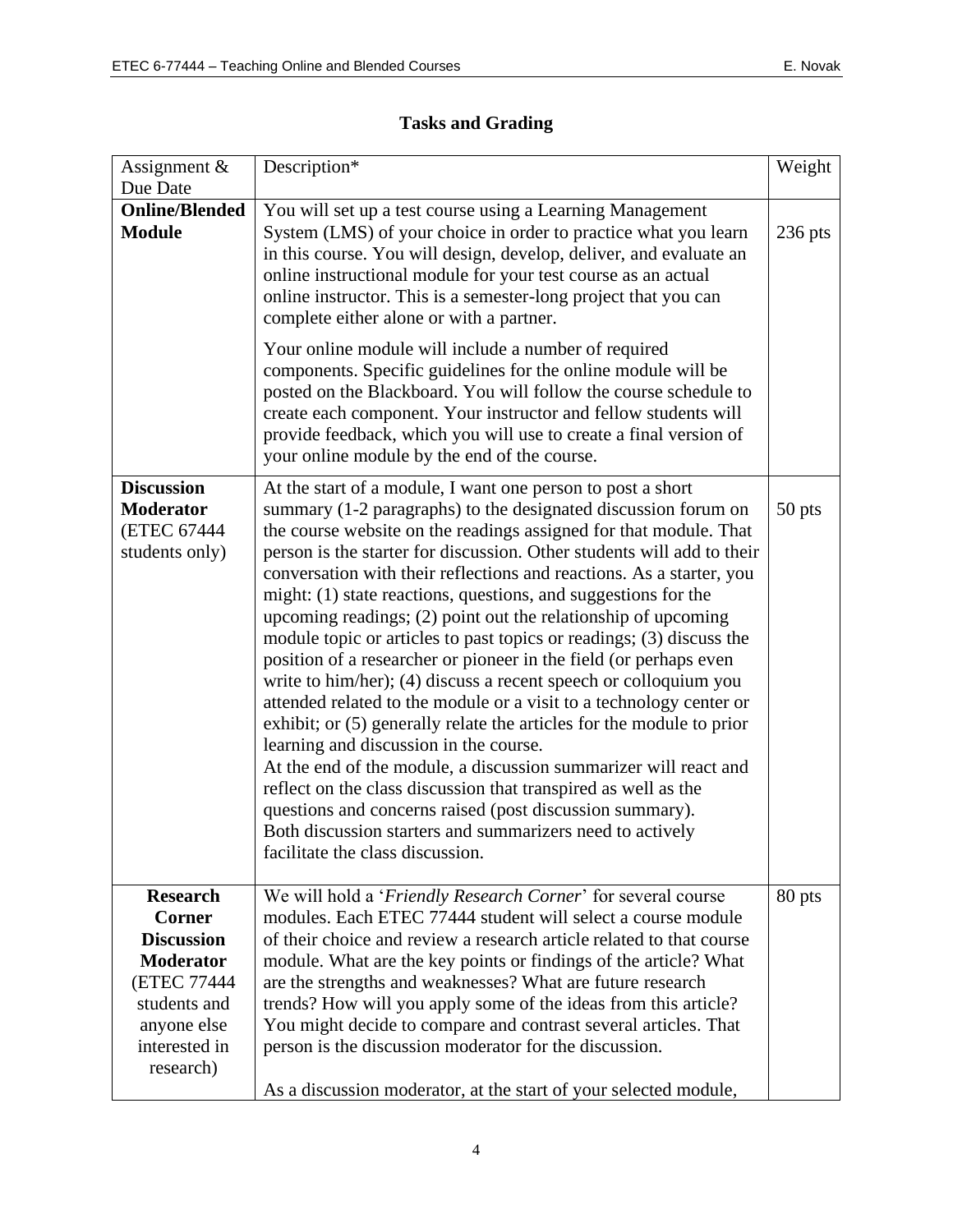|                       | you will post the following to the designated discussion forum on                                                                                                                                                                                                                                                                                                                                                                                                                                                                |           |
|-----------------------|----------------------------------------------------------------------------------------------------------------------------------------------------------------------------------------------------------------------------------------------------------------------------------------------------------------------------------------------------------------------------------------------------------------------------------------------------------------------------------------------------------------------------------|-----------|
|                       | the course website:<br>(a) your reviewed article(s) + one-page single-spaced article(s)                                                                                                                                                                                                                                                                                                                                                                                                                                          |           |
|                       | review                                                                                                                                                                                                                                                                                                                                                                                                                                                                                                                           |           |
|                       | (b) discussion questions related to the reviewed article(s) and the                                                                                                                                                                                                                                                                                                                                                                                                                                                              |           |
|                       | module for ETEC 6-77444 students.                                                                                                                                                                                                                                                                                                                                                                                                                                                                                                |           |
|                       | Other students will add to the conversation with their reflections<br>and reactions. As a discussion moderator you will facilitate the<br>discussion by responding to other students' posts and<br>summarizing the discussion at the end of the module (post<br>discussion summary).<br>The on-page article(s) reviews will be graded for $(1)$ logic,<br>relevance, organization, (2) completeness/depth, and (3)<br>originality, impact, insight, and practicality.<br>Everyone is welcome to join and participate. ETEC 67444 |           |
|                       | students will receive extra credit points.                                                                                                                                                                                                                                                                                                                                                                                                                                                                                       |           |
| <b>Peer Review of</b> |                                                                                                                                                                                                                                                                                                                                                                                                                                                                                                                                  |           |
| <b>Test Courses</b>   | You will peer review test courses developed by your fellow<br>students.                                                                                                                                                                                                                                                                                                                                                                                                                                                          | 100 pts   |
|                       |                                                                                                                                                                                                                                                                                                                                                                                                                                                                                                                                  |           |
| Participation in      | You will be participating in class discussions using Blackboard                                                                                                                                                                                                                                                                                                                                                                                                                                                                  | $210$ pts |
| Group                 | asynchronous threaded discussion boards. In general, the class                                                                                                                                                                                                                                                                                                                                                                                                                                                                   |           |
| <b>Activities/</b>    | activities/discussions will be conducted asynchronously given that                                                                                                                                                                                                                                                                                                                                                                                                                                                               |           |
| <b>Discussions</b>    | the majority of the students enrolled in this course work full-time                                                                                                                                                                                                                                                                                                                                                                                                                                                              |           |
|                       | jobs. As a result, live group discussions are often very difficult to<br>schedule.                                                                                                                                                                                                                                                                                                                                                                                                                                               |           |
|                       | While participation will be mainly assessed as to the number of                                                                                                                                                                                                                                                                                                                                                                                                                                                                  |           |
|                       | posts, I will also take into consideration the following qualitative                                                                                                                                                                                                                                                                                                                                                                                                                                                             |           |
|                       | factors:                                                                                                                                                                                                                                                                                                                                                                                                                                                                                                                         |           |
|                       | 1. Diversity (some variety in ideas posted, and some breadth to                                                                                                                                                                                                                                                                                                                                                                                                                                                                  |           |
|                       | exploration);                                                                                                                                                                                                                                                                                                                                                                                                                                                                                                                    |           |
|                       | Perspective taking (values other perspectives, ideas, cultures,<br>$etc.$ );                                                                                                                                                                                                                                                                                                                                                                                                                                                     |           |
|                       | Creativity (original, unique, and novel ideas);<br>3.                                                                                                                                                                                                                                                                                                                                                                                                                                                                            |           |
|                       | Insightful (makes interesting, astute, and sagacious<br>4.                                                                                                                                                                                                                                                                                                                                                                                                                                                                       |           |
|                       | observations).                                                                                                                                                                                                                                                                                                                                                                                                                                                                                                                   |           |
|                       | Relevancy (topics selected are connected to course content);<br>5.                                                                                                                                                                                                                                                                                                                                                                                                                                                               |           |
|                       | and                                                                                                                                                                                                                                                                                                                                                                                                                                                                                                                              |           |
|                       | Learning Depth/Growth (shows some depth to thinking and<br>6.                                                                                                                                                                                                                                                                                                                                                                                                                                                                    |           |
|                       | elaboration of ideas);                                                                                                                                                                                                                                                                                                                                                                                                                                                                                                           |           |
| Professionalism       | In addition to course assignments, a portion of your final grade                                                                                                                                                                                                                                                                                                                                                                                                                                                                 | 40        |
| (determined by        | will be based on professionalism including the following (but not                                                                                                                                                                                                                                                                                                                                                                                                                                                                |           |
| non-scored            | limited to): self-motivation, respect, participation, attitude, and                                                                                                                                                                                                                                                                                                                                                                                                                                                              |           |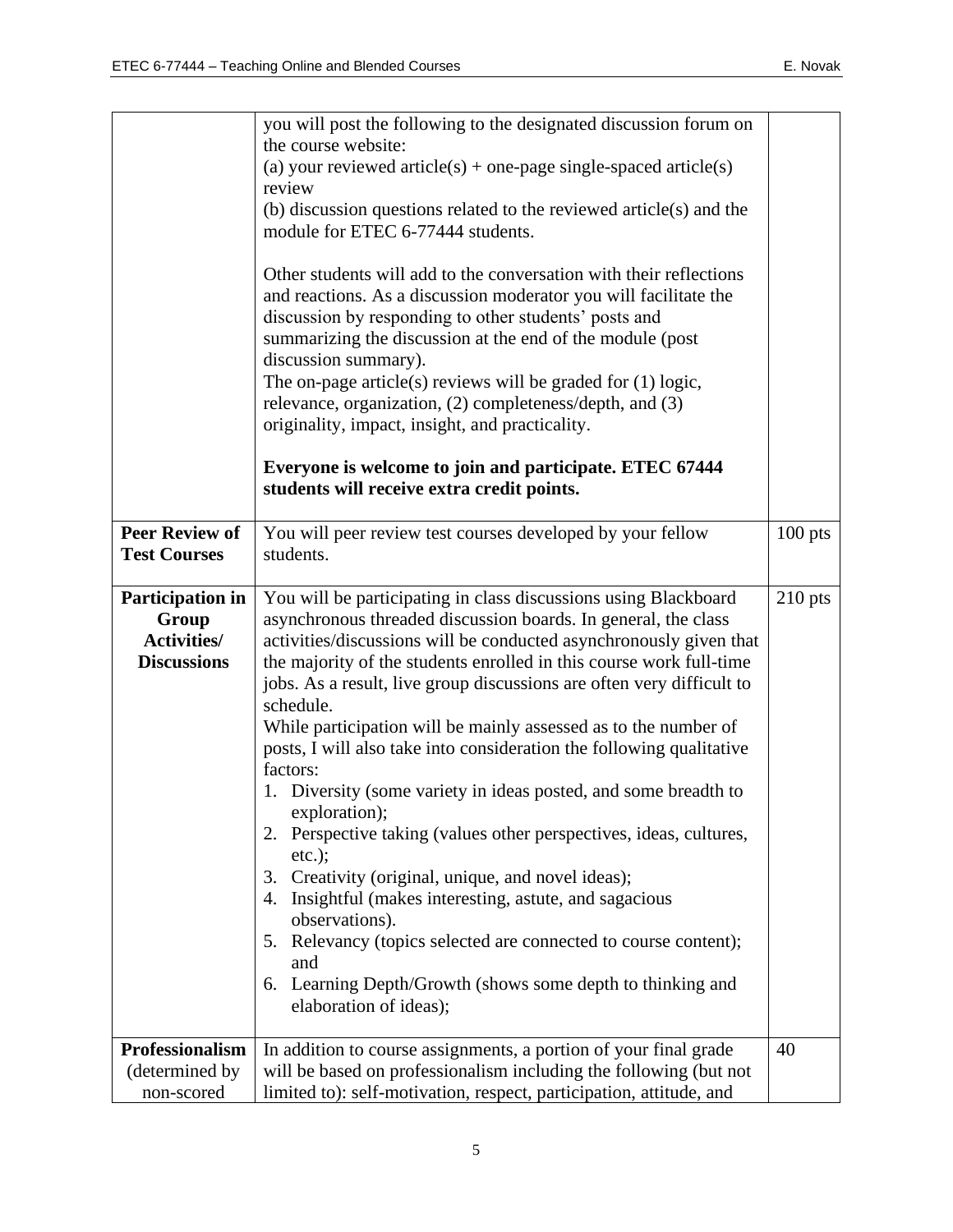| activities) | accountability.                               |  |
|-------------|-----------------------------------------------|--|
|             |                                               |  |
|             | <b>Total for ETEC 67444 Students:</b> 636 pts |  |
|             | Total for ETEC 77444 Students: 666 pts        |  |

\* More details about these assignments are posted on the Blackboard.

#### **Grading**

According to the policies of Kent State University, the modal grade for a graduate-level course should be a B, while an A denotes superior attainment. If you meet all the goals and objectives for this course, you will receive a B. To receive an A, you must go beyond the basics and show excellence in your work.

| $A = 94\% - 100\%;$ $A = 90\% - 93.9\%$ |                     |
|-----------------------------------------|---------------------|
| $B = 87\% - 89.9\%; B = 84\% - 86.9\%;$ | $B = 80\% - 83.9\%$ |
| $C + 77\% - 79.9\%; C = 74\% - 76.9\%;$ | $C = 70\% - 73.9\%$ |
| $D$ + = 67% - 69.9%; $D$ = 60% - 66.9%  |                     |
| $F =$ below 60%                         |                     |

#### **Late Assignments**

- **Major assignments (Peer Assessment of Test Courses & Online/Blended Module Design Report):** 
	- $\circ$  I have a 48-hour lateness policy with no penalties. For example, if an assignment is due Sunday at midnight, you can submit it by Tuesday at midnight without penalty. There will be a 10% grade reduction for each additional day the assignment is late.
	- o You will not be allowed to resubmit any report that is submitted late.
	- o The instructor will grant extensions only on a case-by-case basis.
	- o Any report that is not submitted by the last day of class will receive an F grade.

#### • **Weekly activities and peer comments**:

o Many of the discussion board activities involve peer comments or peer review. I have a 48-hour lateness policy with no penalties for posting peer comments. For example, if it says that you need to post your introduction by Sunday, 11:59pm, and comment on your peer's introductions, please submit your introduction by Sunday to allow others to comment on your post. You can comment on your peer's introductions by Tuesday, 11:59pm.

#### **Course Website**

The class is supported by a course website that provides students with access to various course materials and will serve as a means of teacher-communication.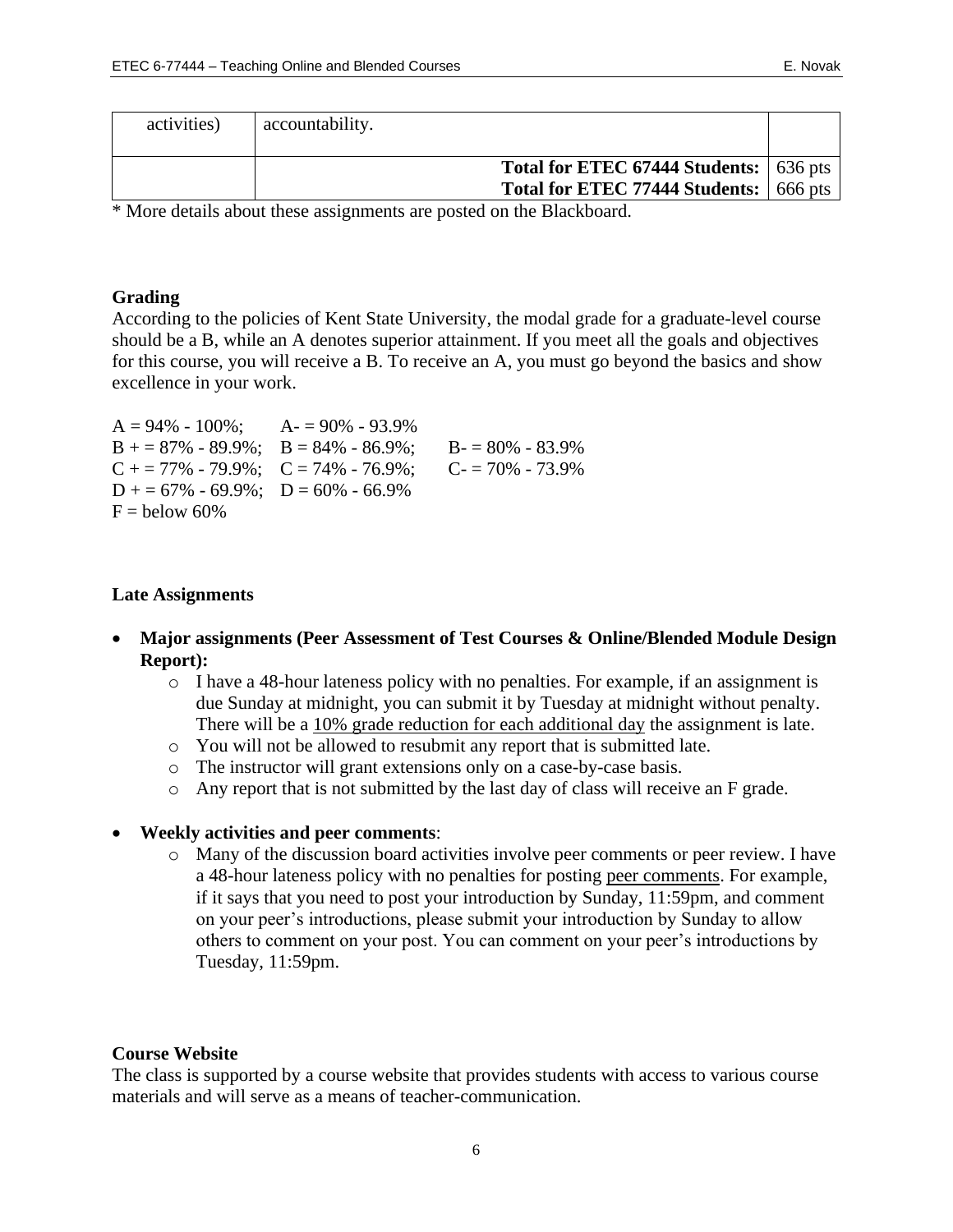#### **Communication**

- The best way to reach me is via email. I usually check my e-mail daily (excluding weekends) and will respond if possible within 24 hours. When sending emails to your instructor please use the following format: **ETEC6/77444. Your topic**
- Some questions cannot be best answered in an e-mail, please in that case schedule an online appointment.
- Written communication is an important aspect of this course. The ability to communicate clearly and effectively is critical to success as an instructional designer/developer. For this reason, it is expected that adequate attention will be given not only to what you write but how you write it. Your assignments will be evaluated from this perspective. Proofread written assignments carefully. Assignments containing errors in spelling, punctuation, syntax, etc. will receive a score reduction.
- Please keep me informed of personal situations that limit your participation in the class.

#### **Suggestions**

Seven-week courses can be intensive. The following suggestions can help you better organize your time and course workload:

- Participating in online course is very different from traditional face-to-face classes. The following website provides useful recommendations about computer/technology skills, course workload, effective learning strategies, study strategies, and expectations for online learners: [https://www.kent.edu/onlinelearning/being-successful-online.](https://www.kent.edu/onlinelearning/being-successful-online)
- Stay on schedule: My key recommendation is to stay on schedule and keep updating your test course as soon as you receive feedback from your peers and instructor on each project milestone. Do not wait till the end of the course to set up learning activities on your test course.
- Front load your reading: The course readings are not difficult to read, and you should be able read each of the book chapters and papers in a few hours. It is best to read the sources early in the semester. If you have the information prior to our discussions, it will greatly facilitate your understanding.

## **PRONOUN AND PREFERRED NAME POLICY**

I will gladly honor your request to address you by your preferred name or pronoun. Please advise me of this preference early in the semester so that I may make appropriate changes to my records. For more information about Kent State University's Preferred Name policy, see the official policy registrar here – <https://www.kent.edu/registrar/preferred-name>– or the LGBTQ Center's instructions at [https://www.kent.edu/lgbtq/preferred-name-process.](https://www.kent.edu/lgbtq/preferred-name-process)

## **DIVERSITY AND INCLUSION STATEMENT**

This is an Inclusive Classroom. At Kent State University, administrators, faculty, and staff are committed to the creation and maintenance of "inclusive learning" spaces. These are classrooms,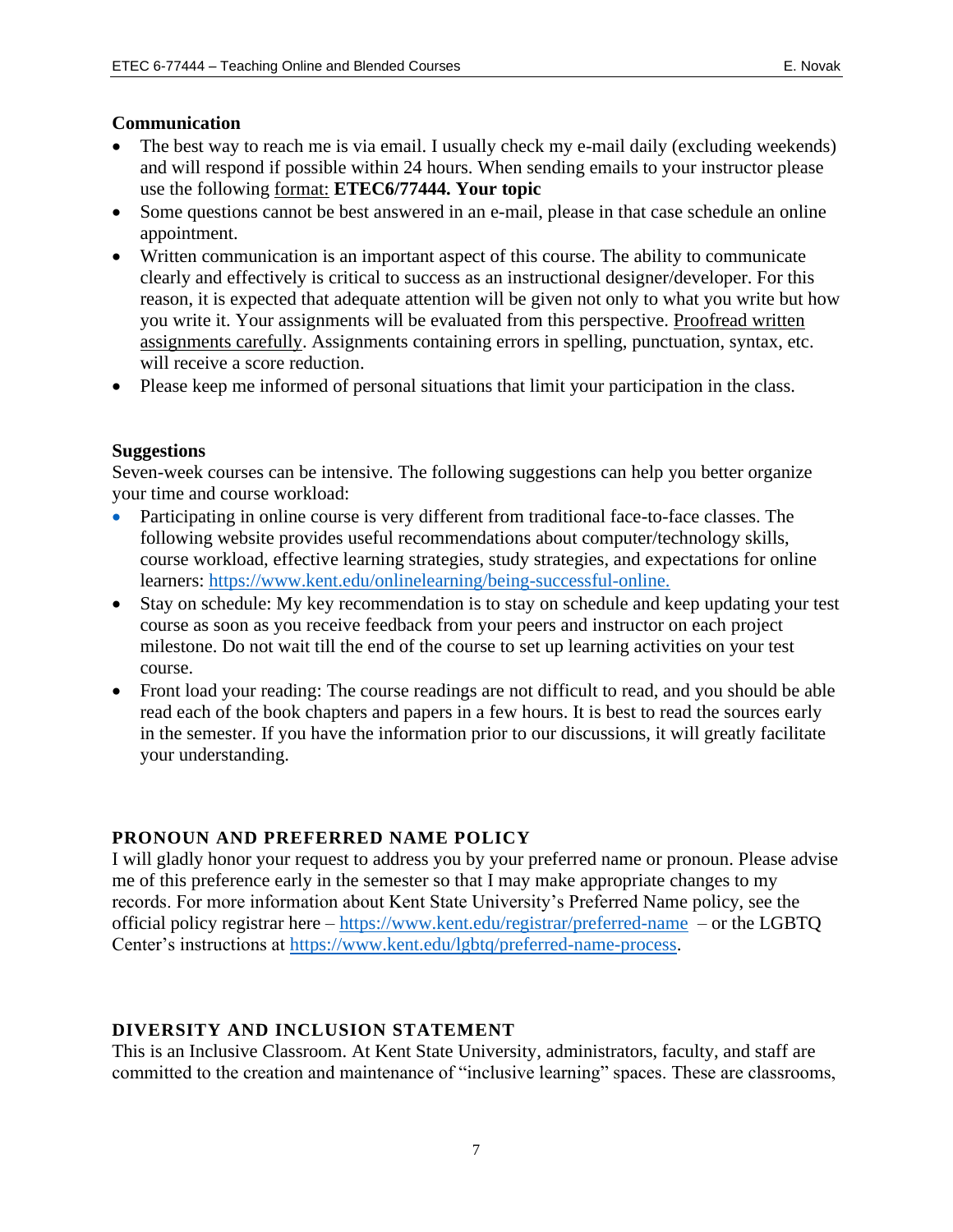labs, and other places of learning where you will be treated with respect and dignity and where all individuals are provided equitable opportunity to participate, contribute, and succeed. It is my intent that students from all diverse backgrounds and perspectives be well served by this course, that students' learning needs be addressed, and that the diversity that students bring to this class be viewed as a resource, strength and benefit. It is my intent to present materials and activities that are respectful of diversity: gender, sexuality, disability, age, socioeconomic status, ethnicity, race, and culture. Your suggestions are encouraged and appreciated. Please let me know ways to improve the effectiveness of the course for you personally or for other students or student groups. In addition, if any of our class meetings conflict with your religious events, please let me know so that we can make arrangements for you.

## **STUDENT CONDUCT, PLAGIARISM AND ACADEMIC INTEGRITY**

Academic honesty and integrity are held at a high standard at Kent State University. The Kent State University [Code of Student Conduct](https://www.kent.edu/studentconduct/code-student-conduct) applies to all students. Students are subject to dismissal or suspension for violations of the code.

Students enrolled in the university, at all its campuses, are to perform their academic work according to standards set by faculty members, departments, schools and colleges of the university; and cheating and plagiarism constitute fraudulent misrepresentation for which no credit can be given and for which appropriate sanctions are warranted and will be applied. For more information, please see [Kent State University policy regarding student cheating and](https://www.kent.edu/policyreg/administrative-policy-regarding-student-cheating-and-plagiarism)  [plagiarism](https://www.kent.edu/policyreg/administrative-policy-regarding-student-cheating-and-plagiarism) and [information about plagiarism.](https://www.kent.edu/plagiarism/information-students)

## **STUDENT ACCESSABILITY CENTER**

Kent State University is committed to inclusive and accessible education experiences for all students. University Policy 3342-3-01.3 requires that students with disabilities be provided reasonable accommodations to ensure equal access to course content. Students with disabilities are encouraged to connect with **Student Accessibility Services** as early as possible to establish accommodations. If you anticipate or experience academic barriers based on a disability (including mental health, chronic medical conditions, or injuries), please let me know immediately.

Student Accessibility Services (SAS) Contact Information:

Location: University Library, Suite 100 Email: [sas@kent.edu](mailto:sas@kent.edu)  Phone: 330-672-3391; VP 330-968-0490